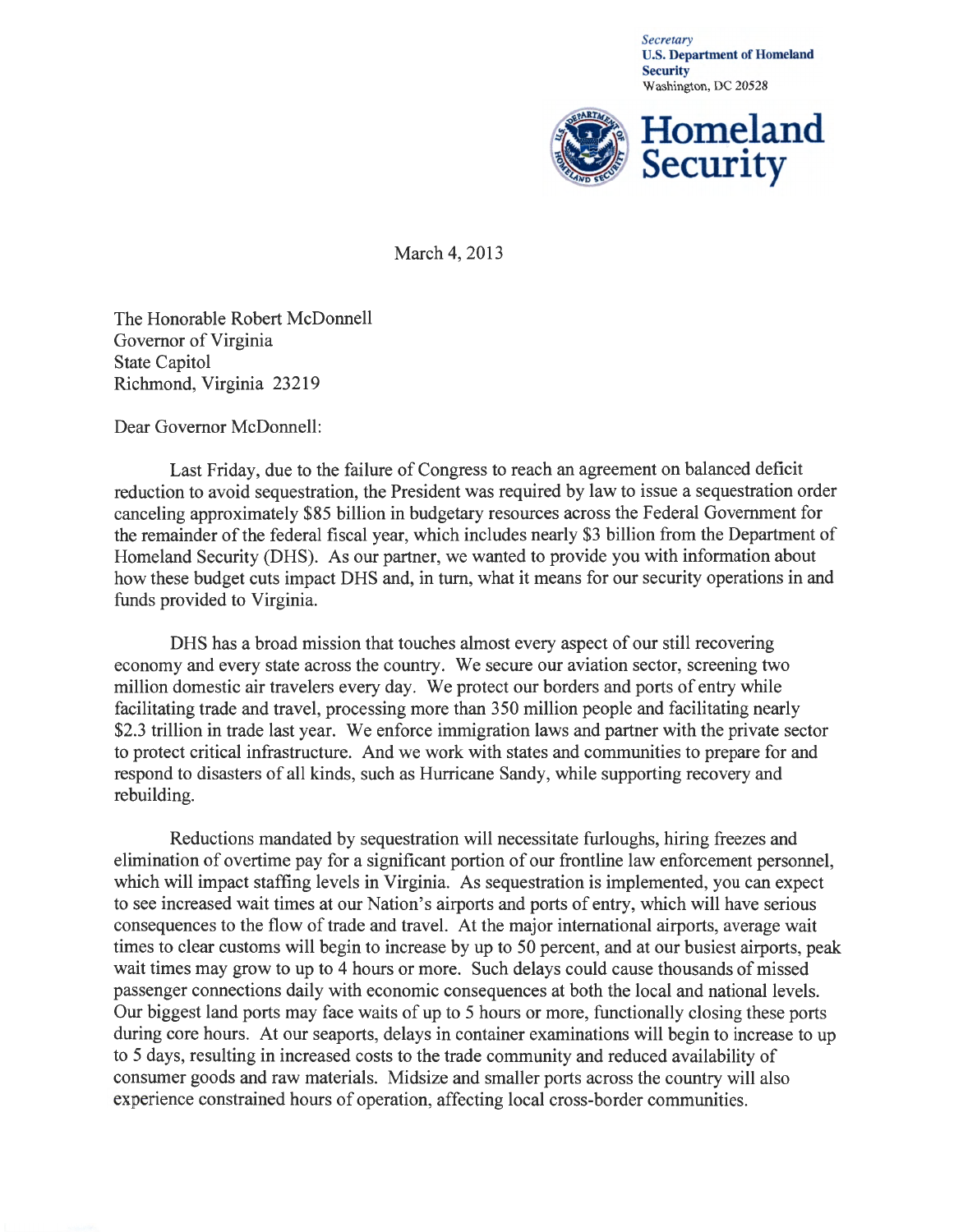The Honorable Robert McDonnell Page 2

The Coast Guard will begin to curtail air and surface operations by more than 25 percent. This will not only affect management of the Nation's waterways, but also fisheries enforcement, drug interdiction, migrant interdiction, port security, and other law enforcement operations. Sequestration will also have an impact on our Nation's disaster preparedness, response and recovery efforts. It will reduce the Disaster Relief Fund by nearly \$1 billion, potentially affecting available resources for those communities recovering from major disasters across the Nation if the budget impasse is not resolved. And homeland security grant funding will be reduced to its lowest level in seven years, affecting state and local emergency personnel throughout our country. Attached you will find specific impacts that sequestration will have on DHS operations in Virginia.

As you know well, threats from terrorism and the need to respond and recover from natural disasters will not diminish because of budget cuts. We do not have the luxury of making significant reductions to our capabilities without significant impacts. DHS will continue to preserve our frontline priorities as best we can, but no amount of planning can mitigate the negative effects of sequestration. Should Congress take subsequent action that changes the level or nature of these reductions, we are committed to working closely with you to manage those changes.

Thank you for your continued partnership with DHS and for your cooperation as we work together to manage these unfortunate circumstances. Should you have any questions, please do not hesitate to contact me at (202) 282-8203.

Yours very truly,

 $\blacksquare$ Janet Napolitano

cc: Virginia Congressional Delegation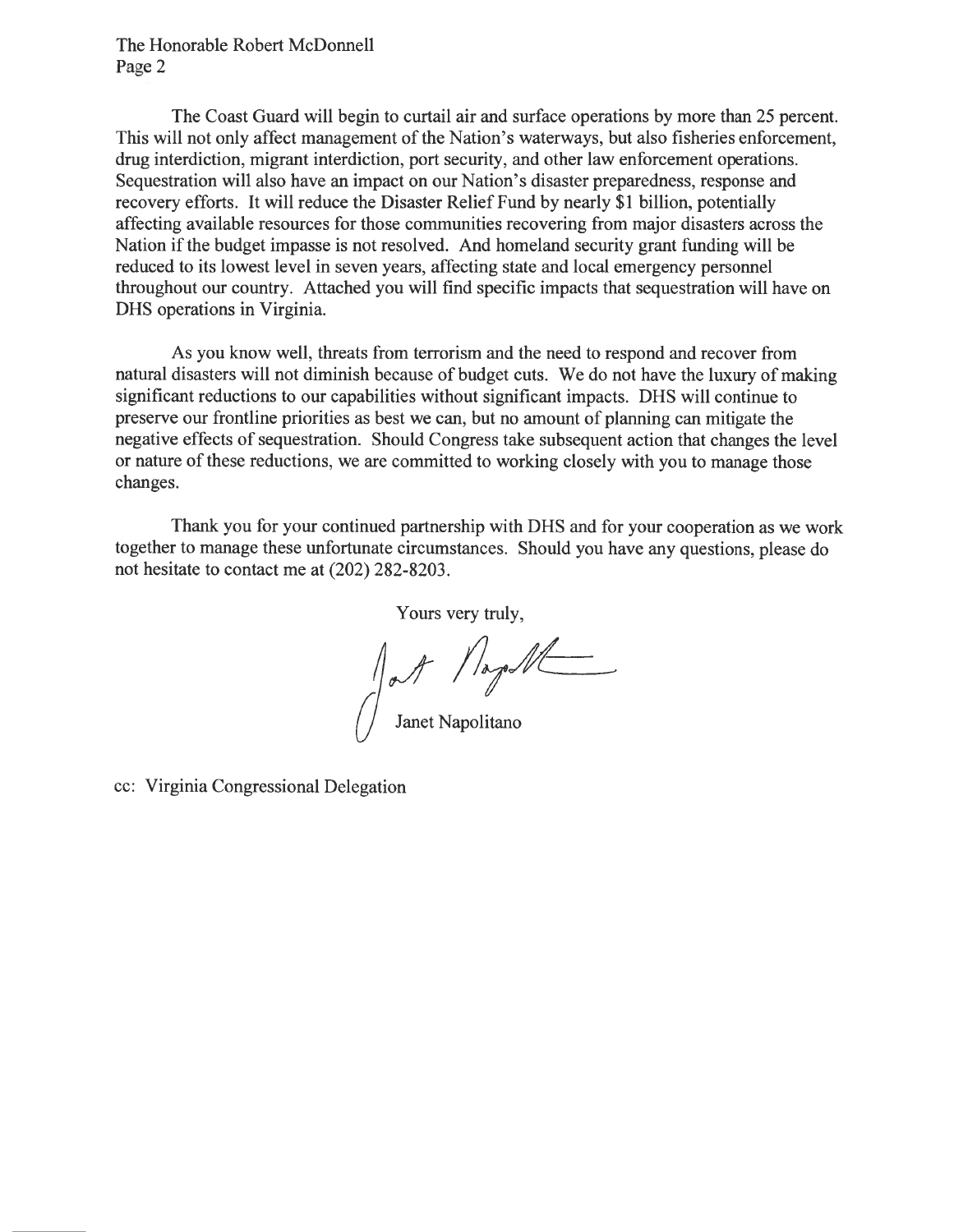#### **Department of Homeland Security**

#### **State Impacts of Sequestration: Virginia**

Sequestration will result in an across-the-board reduction in spending for all DHS agencies. Some of the more notable impacts in Virginia are:

## **U.S. Customs and Border Protection (CBP)**

- Reduced overtime and furloughs of CBP Officers:
	- o Dulles International Airport: Average wait times will increase by 50 percent; peak wait times will range up to or more than 3 hours.
	- o Norfolk Seaport: Delays in container examinations from days to **1** week.

#### **Domestic Nuclear Detection Office (DNDO)**

• Joint Analysis Center Collaborative Information System (JACCIS) Solution: JACCIS is the information technology system developed to receive, manage analyze, transfer, and report on all data relevant to the Global Nuclear Detection Architecture. The funding reduction will suspend development of additional capability of the JACCIS. The contractor Aerient LLC of Chantilly, VA provides the support.

# **Federal Emergency Management Agency (FEMA)**

- Reduction to Assistance to Firefighters Grant Program, Fire Prevention and Safety Grant, and Staffing for Adequate Fire and Emergency Response Grants based on FY 2011 awards: \$610K.
- Reduction of Emergency Management Performance Grant Program, Homeland Security Grant Program, and Port Security Grant Program based on FY 2012 awards: \$762K.

# **National Protection and Programs Directorate (NPPD)**

- Eliminate the National Infrastructure Coordination Center (NICC) Consolidated Watch Task Order (CACI) contract: The CACI contract providing the Communication Watch Officer position at the NICC would be canceled. CACI is headquartered in Arlington, VA.
- Reduce support to energy and food and agriculture sectors Homeland Security Information Network (HSIN) Content Development: The Ardent contract, which provides HSIN content development services, will be reduced. Ardent is headquartered in Reston, VA.
- Reduction to Booz Allen Hamilton Support contract: This contract for Booz Allen Hamilton subject matter expert support will be terminated. Booz Allen Hamilton is headquartered in McLean, VA.
- Reduction to MITRE support contract: This contract for MITRE and subject matter expert support will be terminated. This contract supports one contract FTE. MITRE is headquartered in McLean, VA.

# **Science and Technology (S&T)**

• Border security, explosives detection, explosives threat assessment, cybersecurity, first responder technologies, information sharing, and analysis and interoperability. Entities impacted include Modem Technology Solutions, Inc., Advanced Technology Systems,